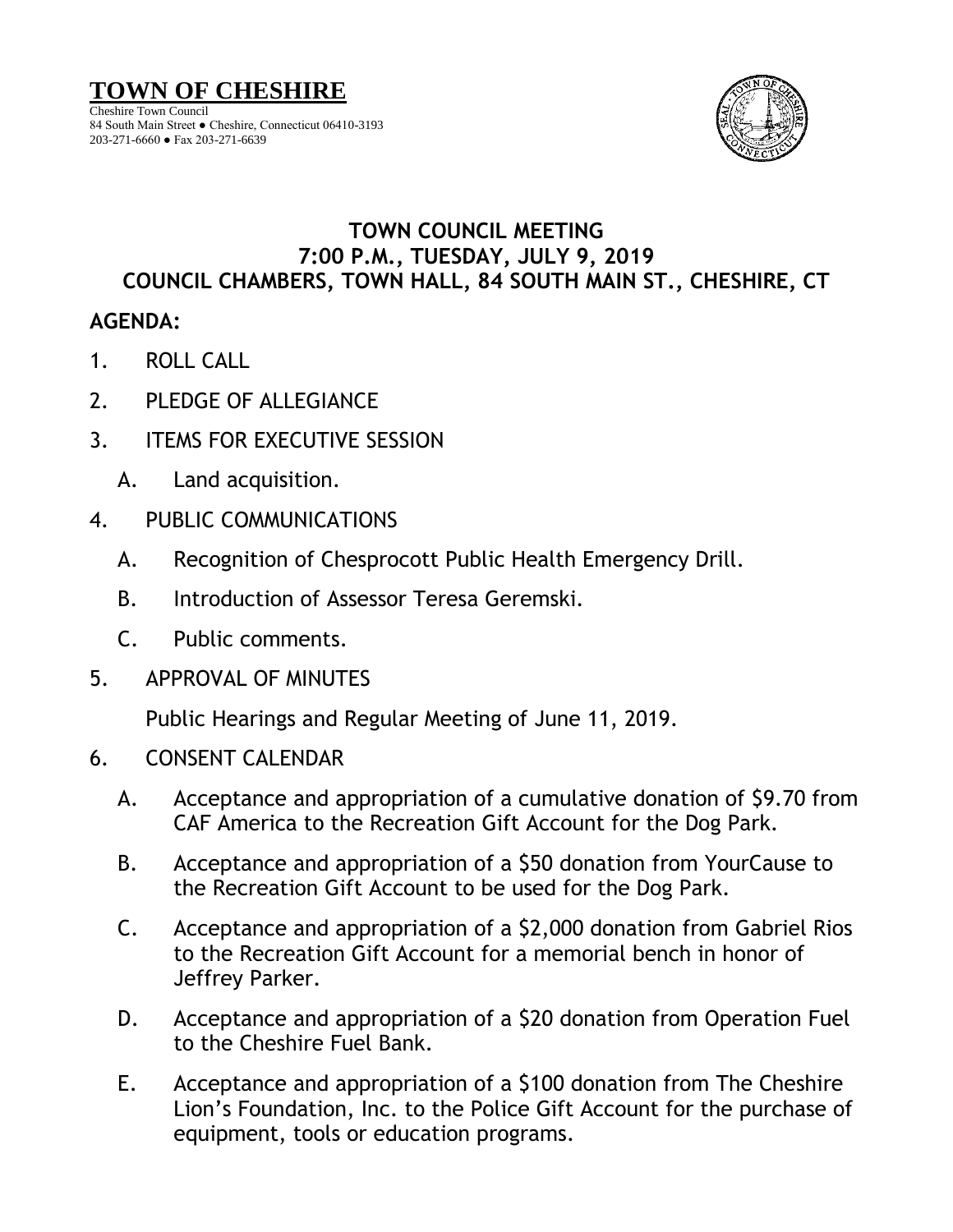- F. Acceptance and appropriation of a \$50 donation from Operation Fuel to the Cheshire Fuel Bank.
- G. Acceptance and appropriation of a \$500 donation from the Women's Club of Cheshire, Inc. to the Human Services Gift Account for the Senior Center.
- H. Acceptance and appropriation of a \$500 donation from an anonymous donor to the Jitney Bus Fund.
- I. Acceptance and appropriation of a \$275 donation from the Yellow House Summer Kick off Party to the Youth Services Gift Account for Youth Services programming.
- J. Acceptance of four "like new" park benches to the Recreation Department from Jeanne Murphy of Immanuel House.
- K. Authorization to apply for Homes for Heroes grant for \$5,000.
- L. Authorization to apply for the annual state Youth Services Bureau program grant for \$16,995.
- M. Acceptance and appropriation of a \$10,500 donation from the John G. Martin Foundation for replacement signs at Bartlem Park and Cheshire Community Pool, Parks and Recreation, and The Yellow House facilities, and new paint for the Medal of Honor sign.
- 7. ITEMS REMOVED FROM CONSENT CALENDAR
- 8. OLD BUSINESS
- 9. NEW BUSINESS
	- A. Call for public hearing on the proposed Fiscal Year 2019-2020 Five Year Capital Expenditure Plan and Annual Capital Expenditure Budget.
	- B. Appropriation of \$26,200 from the Peck-Jones Fund for enhancements to the interactive science curriculum.
	- C. Discussion and possible approval of a tax incentive agreement with Nosal Builders, Inc.
	- D. Discussion and possible action re: amendment to bazaars, raffles and games of chance ordinance.
	- E. Discussion of Town Manager's FY 19-20 Goals and Objectives.